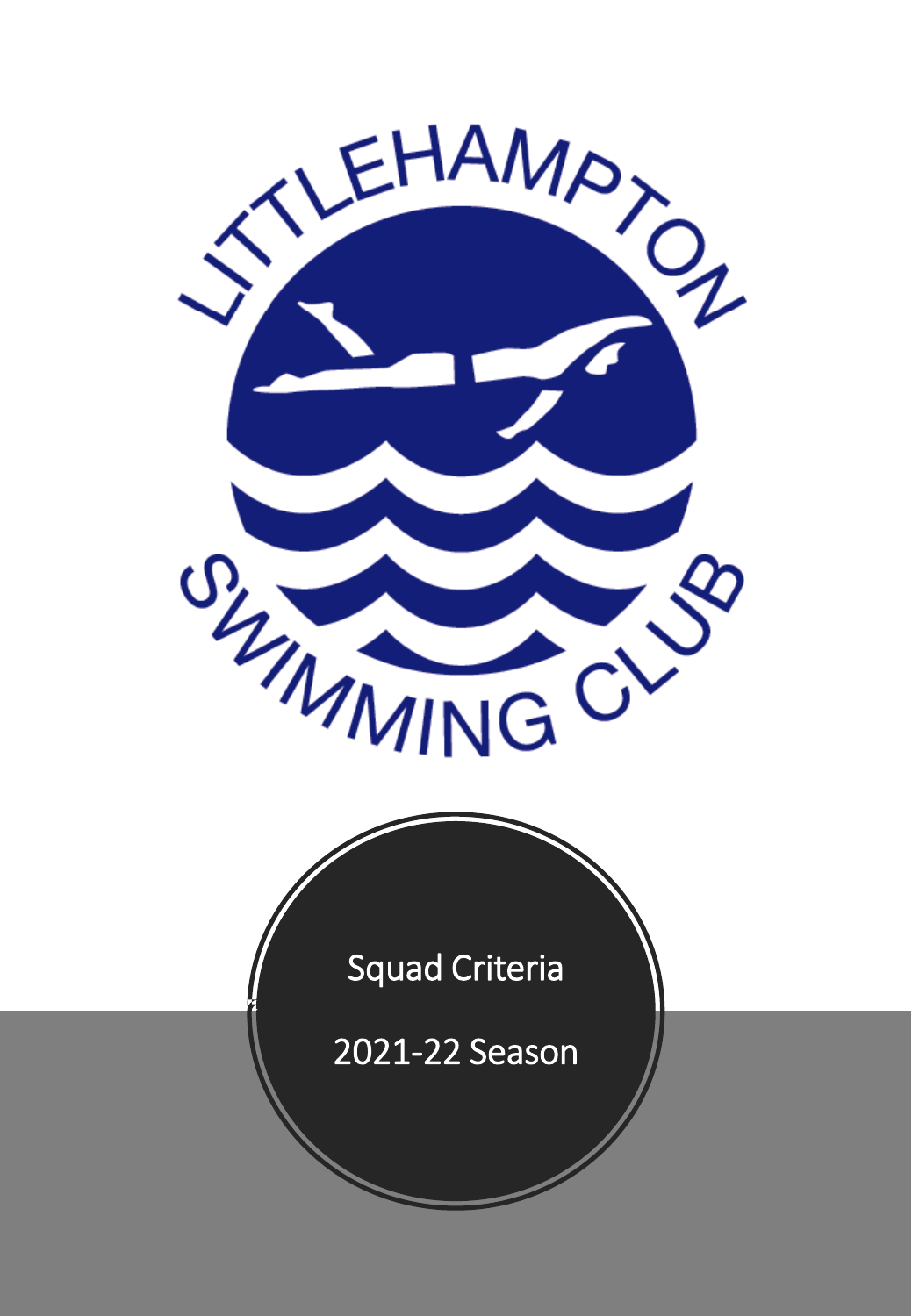# All Swimmers

- All swimmers are expected to follow our 'Swimmer Etiquette'. **See Appendix 1.**
- Please make sure all your equipment is labelled with your name. **See Appendix 2** for recommended equipment.
- Please make sure everyone comes to training with sufficient drink in a suitable bottle (which is labelled with your name). We recommend bringing 1 litre per hour of training so you are prepared for both easy and hard swimming.
- Please note: chilly type glass bottles are banned at the Arena (because they crack the pool tiles if dropped/knocked over).
- We have been introducing the Swim England Club Award Scheme Levels 1-6, which was first launched in 2018. **See Appendix 3.**
- In the 2020-21 season we focused on the lower squads with Levels 1 & 2 only. There will now be a gradual introduction across the rest of the Junior and Age Group squads.
- Ages stated on each squad are a guideline only. All swimmers develop at different rates, both in terms of swimming skill and physical growth & development.
- All squad moves are dependant on both meeting the criteria and on space available.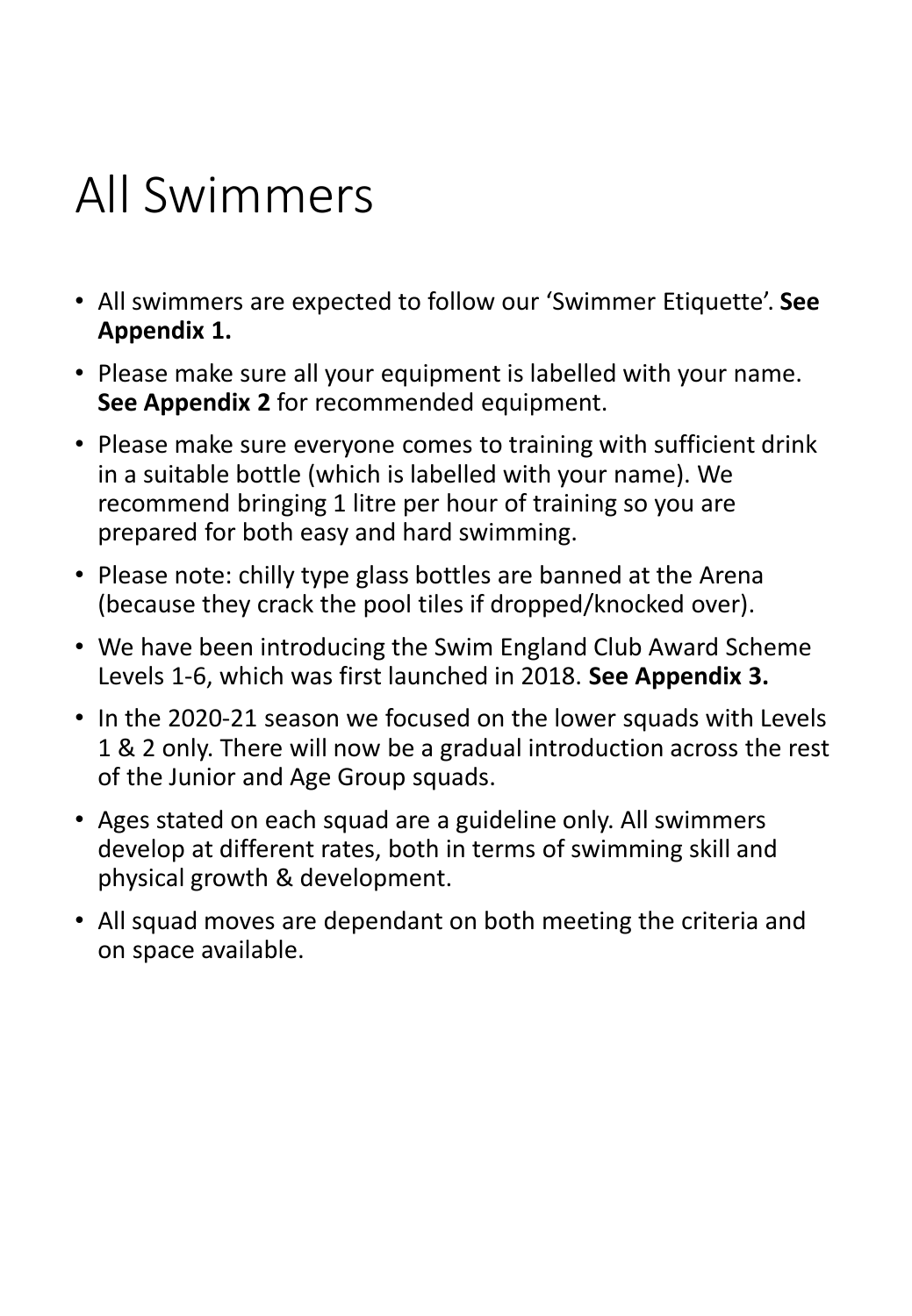# Squad Structure Overview

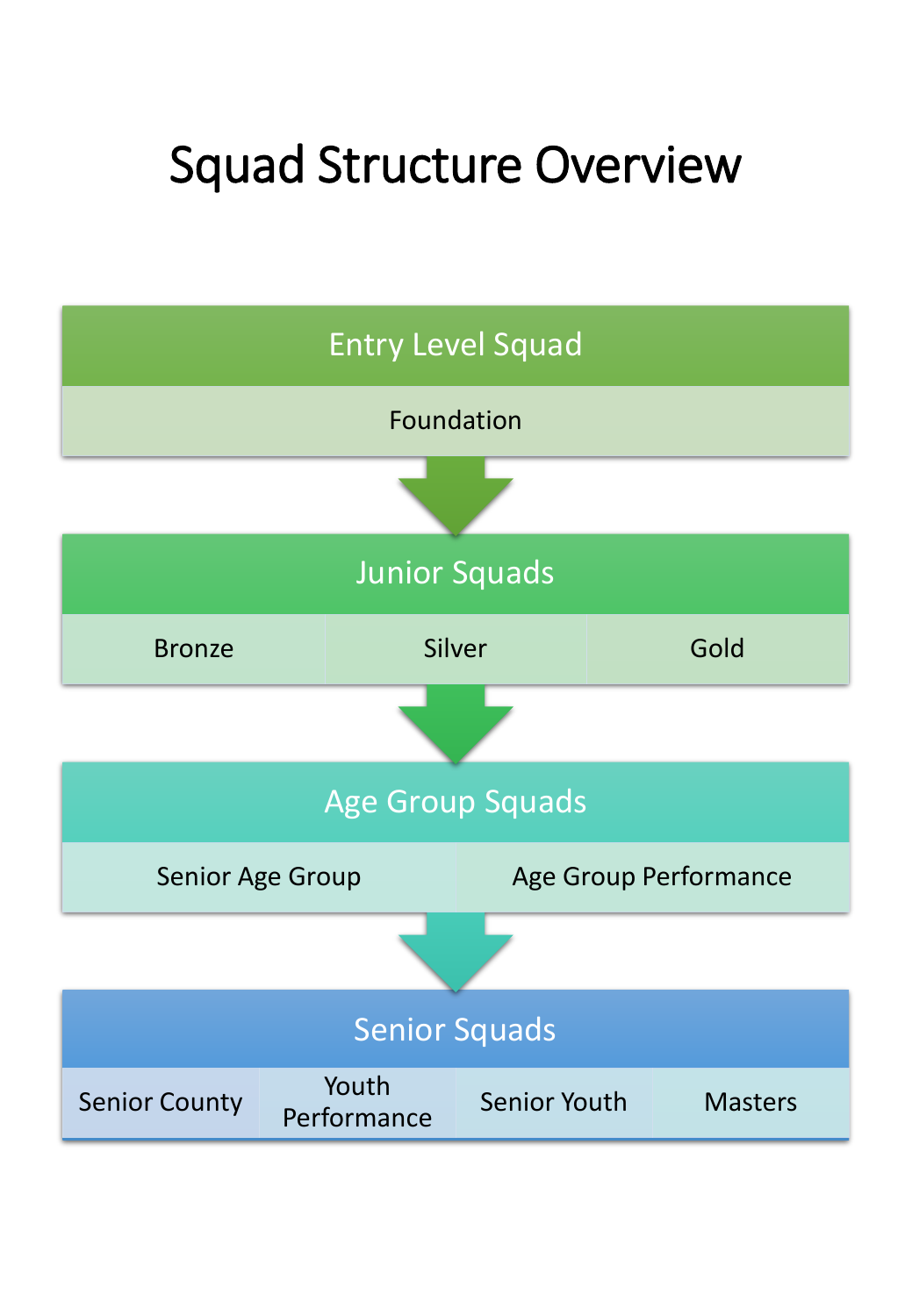## Foundation 6 - 10 years

- This is our entry level squad.
- Swimmers must be able to swim at least 50m front crawl and 50m backstroke to join the squad.
- Swimmers will work towards Swim England Club Award scheme levels 1 & 2.
- Fridays session is held in the Wave small pool and is mainly skills focused.
- Sundays session is held in the Arena 25m pool where there is more focus on developing stroke technique, stamina and basic speed. Diving is taught here.
- We aim to run two novice galas each year , usually in Oct/Nov and Feb/Mar, aimed at Foundation and Junior 1 swimmers.
- Swimmers are also able to enter Club Age Group and Championship Galas.
- In order to progress to our Junior Squads swimmers must be able to swim 200m front crawl continuously and have attained the standard of Swim England Club Award Level 1.
- We welcome parent volunteers e.g. coaching/coach support, officiating, committee, team managing, home meet gala team, IT support.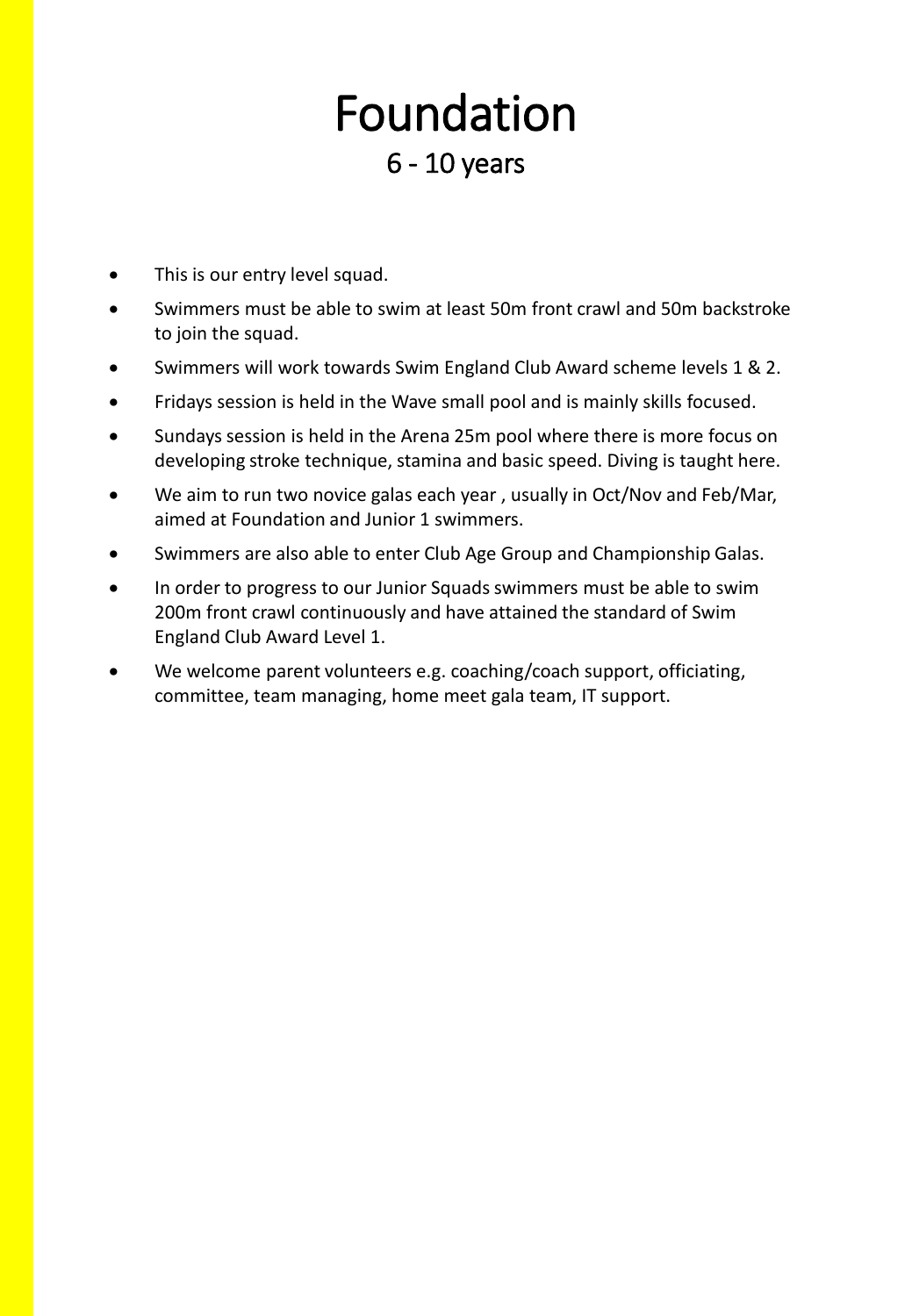## Junior Squads 8 - 13 years

- In this Junior squads swimmers will continue to progress through the Swim England Club Award scheme.
- Stroke technique and skills are continually developed, alongside stamina, aerobic fitness and basic speed. 200m freestyle time trials are done about every 6 weeks.
- At around 11-13yrs they will progress to either Age Group Performance or Senior Age Group.
- We welcome parent volunteers e.g. coaching/coach support, officiating, committee, team managing, home meet gala team, IT support.

#### **BRONZE**

- You will be able to confidently swim 200m freestyle in under 5 mins 15 secs
- You will have achieved at least Swim England Club Award Level 1, ideally Level 2
- You will work towards Swim England Club Award levels 2 & 3

As a competitive swimmer, you should:

- Compete in our two Novice Galas each year, usually in Oct/Nov and Feb/Mar
- Compete in our Club Championship galas and our Sep & Jan home open meets

#### **SILVER**

- You will be able to swim 200m freestyle in under 4 mins 30 secs
- You will have achieved Swim England Club Award Level 2
- You will work towards Swim England Club Award levels 3 & 4
- You will do your Preliminary Competitive Start Award

As a competitive swimmer, you should:

- Compete in our Club Championship galas and our 3 home open meets
- Aim to enter 1 other level 3 open meet each year from the club programme
- Represent the Club at league or friendly galas if selected

#### **GOLD**

- You will be able to swim 200m freestyle in under 3 mins 45 secs
- You will have achieved Swim England Club Award Level 3
- You will work towards Swim England Club Award levels 4 & 5

As a competitive swimmer, you should:

- Compete in our Club Championship galas and our 3 home open meets
- Aim to enter 1 or 2 other level 3 open meets each year from the club programme
- Represent the Club at league or friendly galas if selected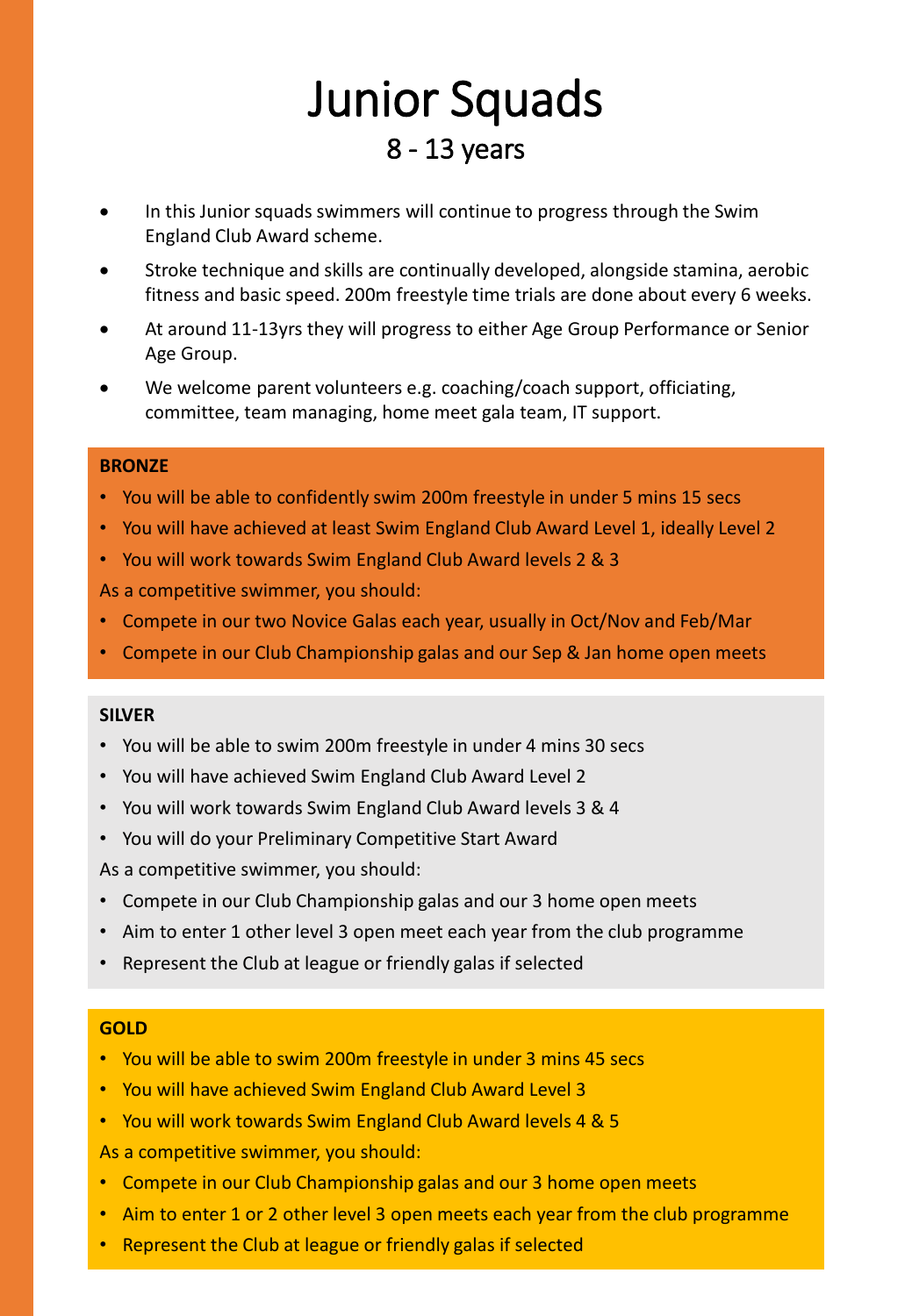### Senior Age Group  $12 - 15$  years

- In this squad we continue to build on the skills learned through the Swim England Club Award scheme, completing level 6 and doing sets that are more challenging.
- Swimmers will progress to Senior Youth around 15 years of age.
- Swimmers in the Senior Age Group may ask the Head Coach to transfer to one of the Performance Squads at any time if they have achieved or are close to County times and are prepared to commit to the demands of these squads. Head Coach discretion will apply to those who have not quite met the county time criteria, but whom the Head Coach feels has a realistic chance of achieving them with additional training time.
- We welcome parent volunteers e.g. coaching/coach support, officiating, committee, team managing, home meet gala team, IT support.

#### *Senior Age Group swimmers should:*

- Be able to confidently swim repeat distances of 200m in front crawl, backstroke and breaststroke; be able to swim at least 50m butterfly; and have attained the competency of Swim England Club Award 5.
- Compete in our Club Championship galas and our 3 home open meets.
- Aim to enter at least 2 other level 3 open meets each year from the club programme
- Represent the Club at league or friendly galas if selected.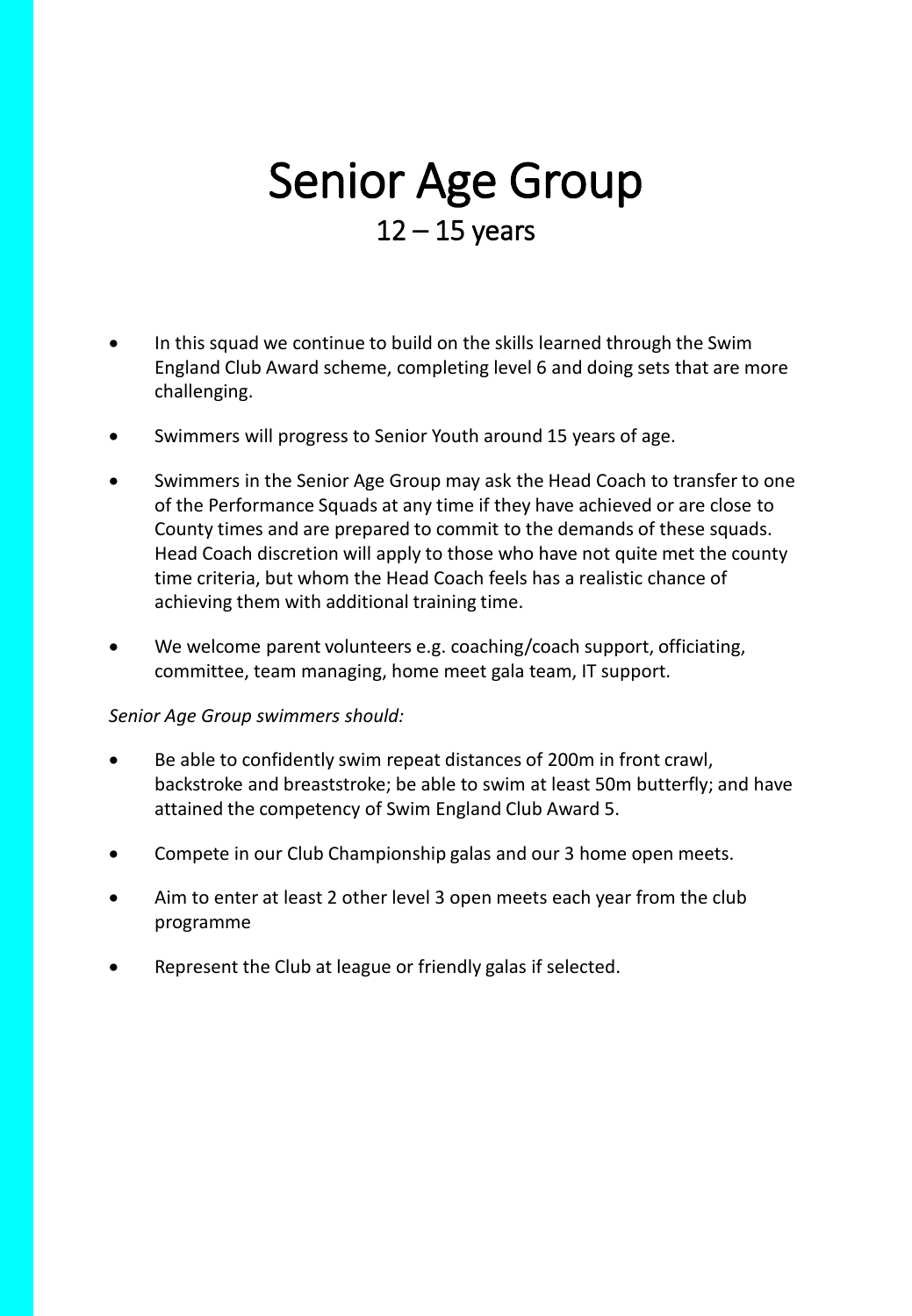## Senior Youth  $15 - 19$  years

- This squad is for our youth swimmers who either do not meet Performance squad criteria or who do not wish to commit to the full demands of the Performance squads.
- Training is still geared towards competition and we hope to see these swimmers continue to compete in our home open meets and represent the Club in team events when selected.
- However, we recognise that some wish to continue swimming for fitness only, so there is no obligation to compete in this squad.
- Swimmers in Senior Youth may ask the Head Coach to transfer to one of the Performance Squads at any time if they have achieved, or are close to, County times and are prepared to commit to the demands of these squads. Head Coach discretion will apply to those who have not quite met the county time criteria, but whom the Head Coach feels has a realistic chance of achieving them with additional training time.
- We continue to welcome parent volunteers e.g. coaching/coach support, officiating, committee, team managing, home meet gala team, IT support.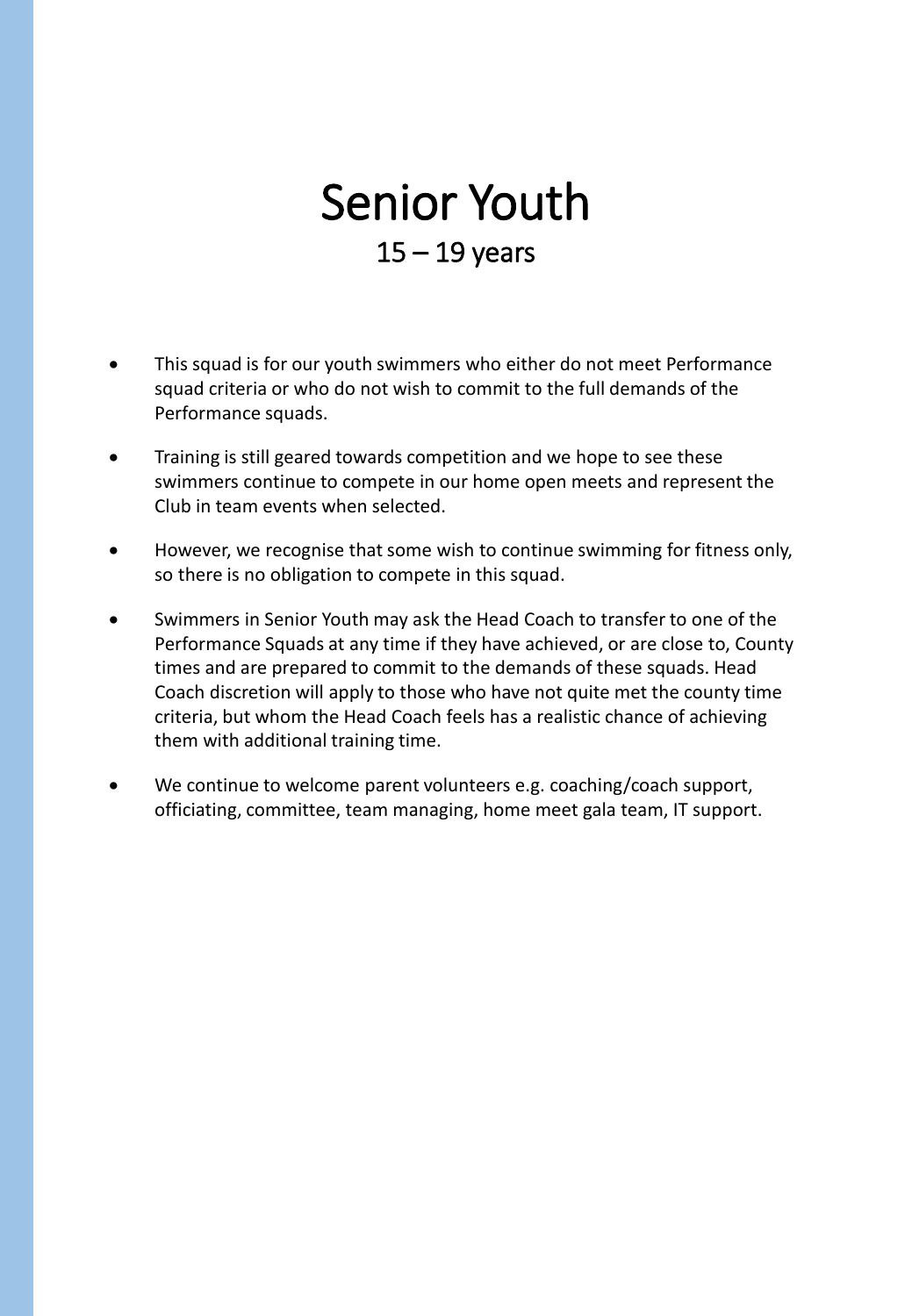### Age Group Performance  $11 - 14$  years

- Swimmers will be automatically invited to join Age Group Performance when they are aged 11-12yrs if they have competed at the Sussex County Championships. Further swimmers may be invited with Head Coach discretion.
- In this squad we continue to build on the skills learned through the Swim England Club Award scheme, completing level 6 and doing sets that are more challenging.
- To move from Age Group Performance to Youth Performance swimmers must be at least at County Championship level in two or more events.
- Swimmers who have not met this criteria by the time they are in the 14yr age group, age as at 31<sup>st</sup> Dec, will move to Senior County or Senior Youth at the start of the new season in September of that year.

#### *Being a member of a Performance Squad demands more commitment. Therefore all Age Group Performance members are expected to:*

- Enter our Club Championship galas and each of our home open meets.
- Enter 3 other open meets each year from the club programme.
- Enter all County, Regional and National competitions they qualify for.
- Represent the Club at league galas and County/Regional Relays if selected.
- Maintain high attendance. Swimmers whose attendance drops below 70% will have their place in Age Group Performance reviewed and may be asked to transfer to Senior Age Group or Senior Youth. Exception may be made for swimmers on elite programmes where their sessions clash or where a swimmer has to self-isolate or is recovering from injury or illness.
- Set and review monthly process goals
- Know your PBs (so you can hit target times in sets)
- Time your swims using the pace clock to either estimate these or using a swim watch (so you know if you are hitting your target times)
- Learn your 25m stroke counts and underwater dolphin kick count
- Parents of Age Group Performance Squad members are expected to contribute to the Club through volunteering in some capacity e.g. coaching/coach support, officiating, committee, team managing, home meet gala team, IT support.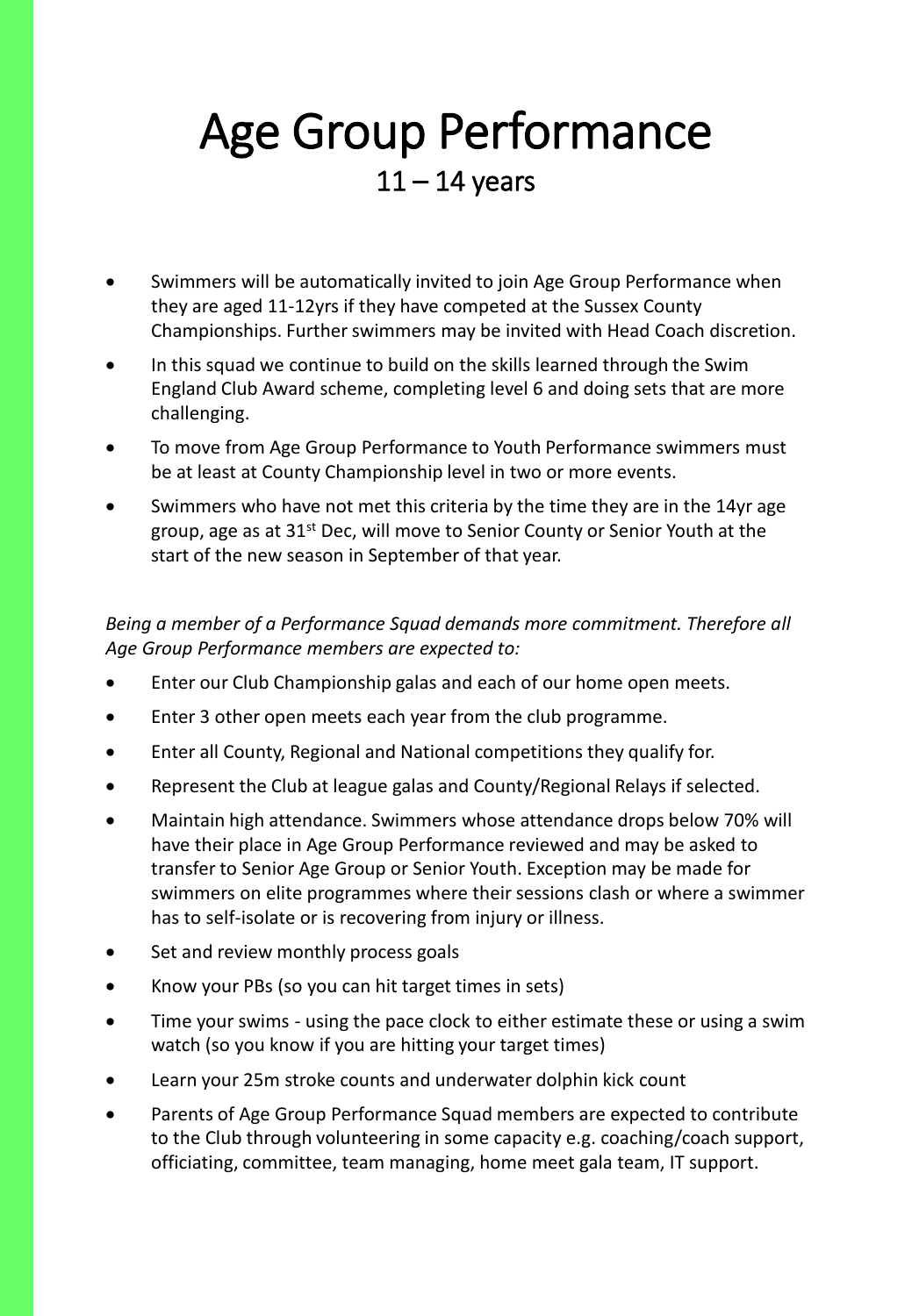### Senior County  $14 - 17$  years

- This new performance level squad is aimed at swimmers who do not presently meet the criteria for Youth Performance, but are actively aiming for County Championship level and are willing to commit to the demands of a performance squad. These swimmers will have achieved Winter County Competition qualifying times.
- You must also have attained the competency of Swim England Club Award Level 6 and continue all elements of the full scheme with a high degree of skill and consistency at every training session.
- This squad will work alongside Youth Performance at most sessions and on achieving County Championship times swimmers will move up to Youth Performance.

#### *Therefore all Senior County members are expected to:*

- Enter our Club Championship galas and each of our home open meets.
- Enter 3 other open meets each year from the club programme.
- Enter all County, Regional and National competitions they qualify for.
- Represent the Club at league galas and County/Regional Relays if selected.
- Maintain high attendance. Swimmers whose attendance drops below 70% will have their place in Youth Performance reviewed and may be asked to transfer to Senior Youth or Senior Sprint. Exception may be made for swimmers on elite programmes where their sessions clash or where a swimmer has to selfisolate or is recovering from injury or illness.
- Know your PBs (so you can hit target times in sets)
- Time your swims using the pace clock to estimate these or using a swim watch (so you know if you are hitting your target times)
- Know your 25m stroke counts and underwater dolphin kick count
- Know your 25m times and set targets for these
- Keep a log book (this may be a hard copy or an app)
- Set and review monthly & cycle process goals
- Write race plans
- Parents of Senior County members are expected to contribute to the Club through volunteering in some capacity e.g. coaching/coach support, officiating, committee, team managing, home meet gala team, IT support.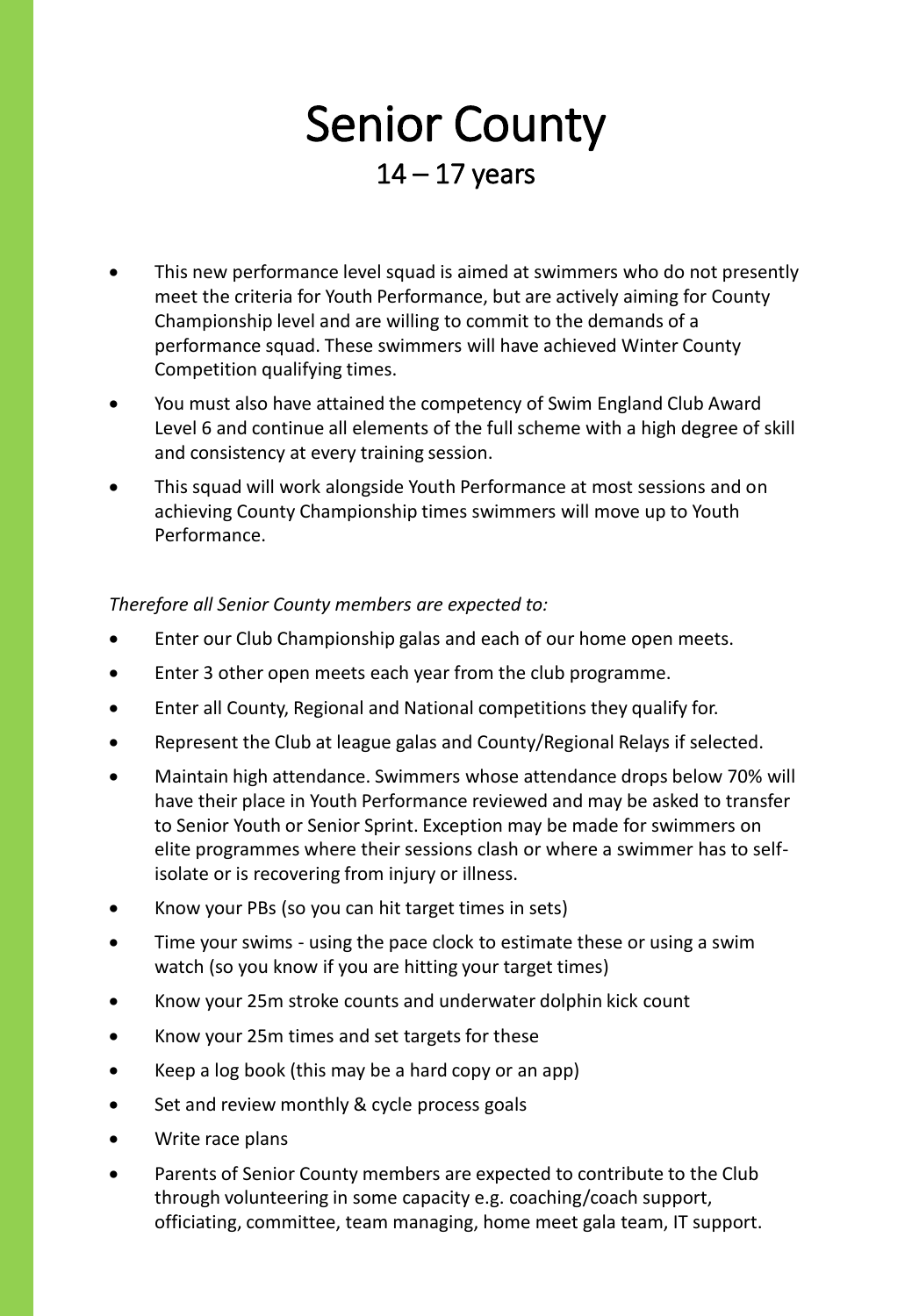## Youth Performance 14 years & over

- To move into Youth Performance swimmers must be currently at County Championship level in two or more events.
- You must also have attained the competency of Swim England Club Award Level 6 and continue all elements of the full scheme with a high degree of skill and consistency at every training session.
- Youth Performance members who have either not achieved this level by the closing date for the County Championships (usually late January) or have not entered the County Championships will move to Senior County, Senior Youth or Masters, whichever is appropriate, on an agreed date.

*Being a member of a Performance Squad demands more commitment. Therefore all Youth Performance members are expected to:*

- Enter our Club Championship galas and each of our home open meets.
- Enter 3 other open meets each year from the club programme.
- Enter all County, Regional and National competitions they qualify for.
- Represent the Club at league galas and County/Regional Relays if selected.
- Maintain high attendance. Swimmers whose attendance drops below 70% will have their place in Youth Performance reviewed and may be asked to transfer to Senior Youth or Senior Sprint. Exception may be made for swimmers on elite programmes where their sessions clash or where a swimmer has to selfisolate or is recovering from injury or illness.
- Know your PBs (so you can hit target times in sets)
- Time your swims using the pace clock to estimate these or using a swim watch (so you know if you are hitting your target times)
- Know your 25m stroke counts and underwater dolphin kick count
- Know your 25m times and set targets for these
- Keep a log book (this may be a hard copy or an app)
- Set and review monthly & cycle process goals
- Write race plans
- Parents of Youth Performance Squad members are expected to contribute to the Club through volunteering in some capacity e.g. coaching/coach support, officiating, committee, team managing, home meet gala team, IT support.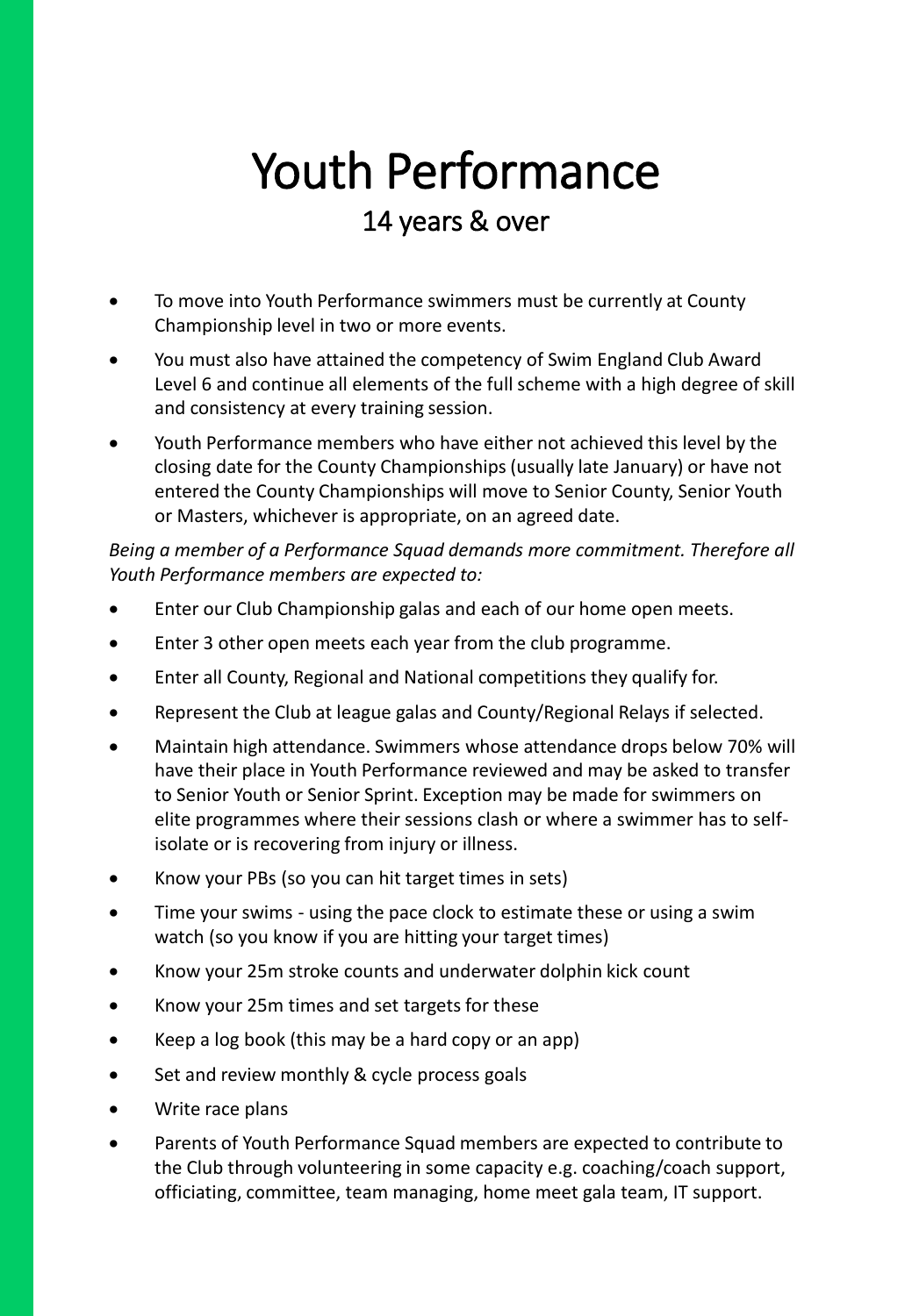# Retained Swimmers

- This squad is specifically for swimmers at Boarding School, University or similar who are unable to swim with the Club all year round, but would like to train when at home / at university (if living on a Chichester university campus).
- You will be offered sessions / attached to a squad appropriate to your ability.

## **Masters**

• This squad is for adult swimmers (age 18+) who wish to enter masters competitions or train for fitness only.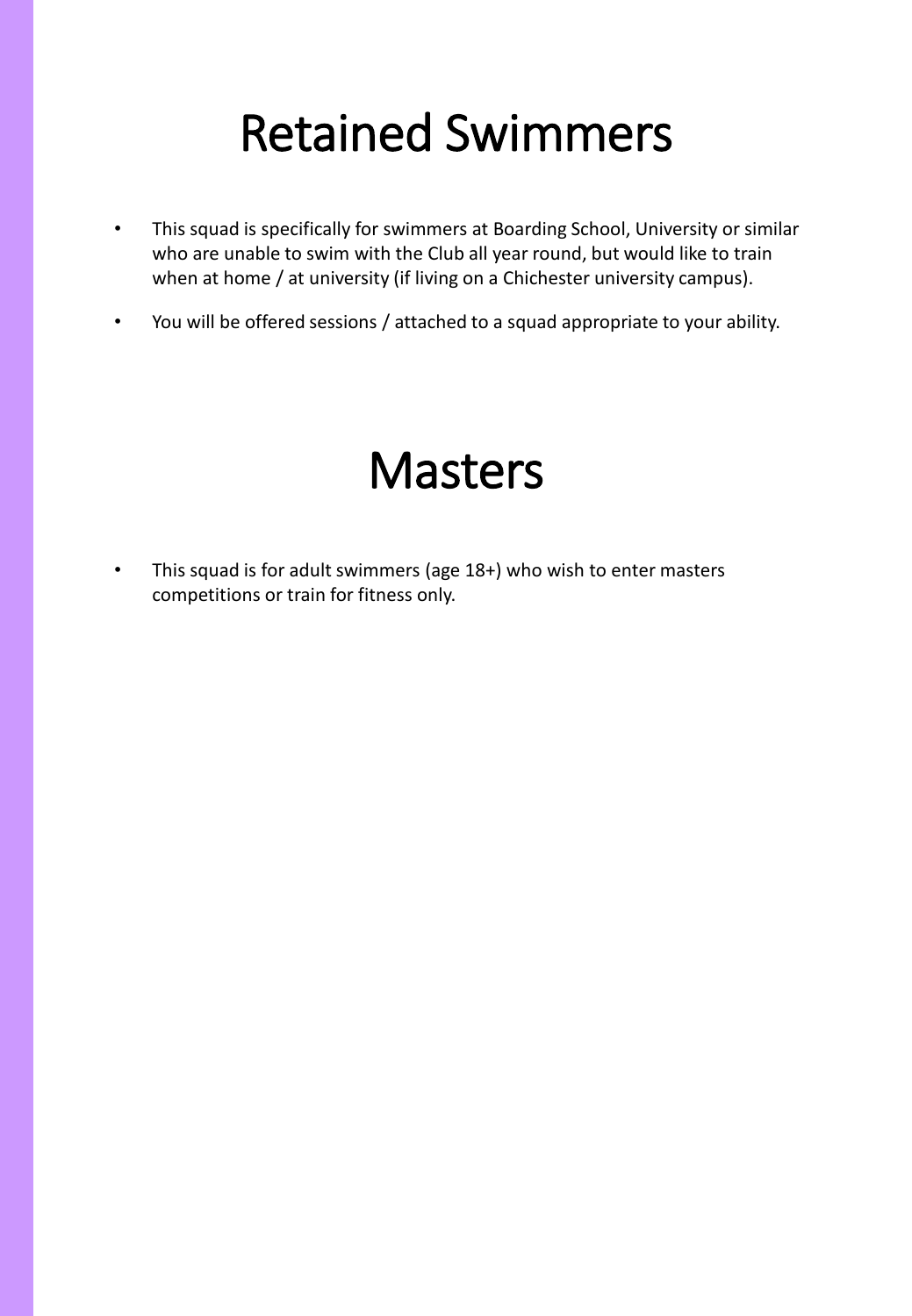# Appendix 1 Swimmer Etiquette

These guidelines were put together by some of our club swimmers a few years ago, mostly in their own words. We would like everyone to enjoy their time at the club, so we ask that all club swimmers follow these simple etiquette guidelines.

#### **CLUB COMMUNITY**

- ❖ Be polite, kind and considerate to every member of the club community.
- ❖ Respect the opinions of the coaches and others within the community.
- ❖ Never bully or put anyone in a situation where they will feel upset.
- ❖ Do not use verbal or physical abusive behaviour.
- ❖ Encourage and support each other.
- ❖ Be a good role model for each other.
- ❖ Respect the facilities that we use, and other swimmer's belongings (or property)

#### **WORKING WITH YOUR COACHES**

- ❖ Listen to your coaches, and do not talk when your coach is talking.
- ❖ Do not complain about the set, argue or backchat with your lane coach.
- ❖ Do ask your coaches if you are unsure of what to do.
- ❖ Be honest with your coaches.

#### **TRAINING SESSIONS**

- ❖ Arrive on time and put all your best effort into your training, with a positive attitude, dedication, and perseverance.
- ❖ Ensure you always have your equipment for every session.
- ❖ Do your pre-water mobility exercise, if you don't know how, ask a fellow swimmer or your coach.
- ❖ Always consider your own, and the safety of your fellow swimmers.
- $\dots$  Ask your coach if you need to go to the toilet and only go between sets, try to go before the session.
- $\mathbf{\hat{P}}$  Bring enough drink to training 1 litre per hour
- ❖ Eat healthily

#### **LANE ETIQUETTE**

- ❖ Swim at the right pace for the set.
- ❖ Leave appropriate gaps between swimmers when setting off.
- ❖ Do not stand up or walk in the lane.
- ❖ Do not block the lane end when swimmers are trying to turn or finish correctly.
- $\dots$  Be considerate when overtaking you may lightly tap the heel to let the swimmer know you're there, but no pulling on ankles! Use front crawl to overtake.
- ❖ If you're being overtaken, stay close to the lane rope or poolside and allow the swimmer to pass.
- ◆ When turning, on reaching the flags move towards the centre of the lane, then turn and push off towards the other side of the lane. This prevents any clashes with swimmers behind you.
- ❖ Always streamline and work on your technique.

#### *"Be the best you can be and help others be the best they can be"*

If you have any concerns or worries about yourself or another swimmer please email our Club Welfare Officer in confidence at: **Iscwelfareofficer@gmail.com** or you can ring Swimline, the Swim England/NSPCC Child Protection Helpline 0808 100 4001

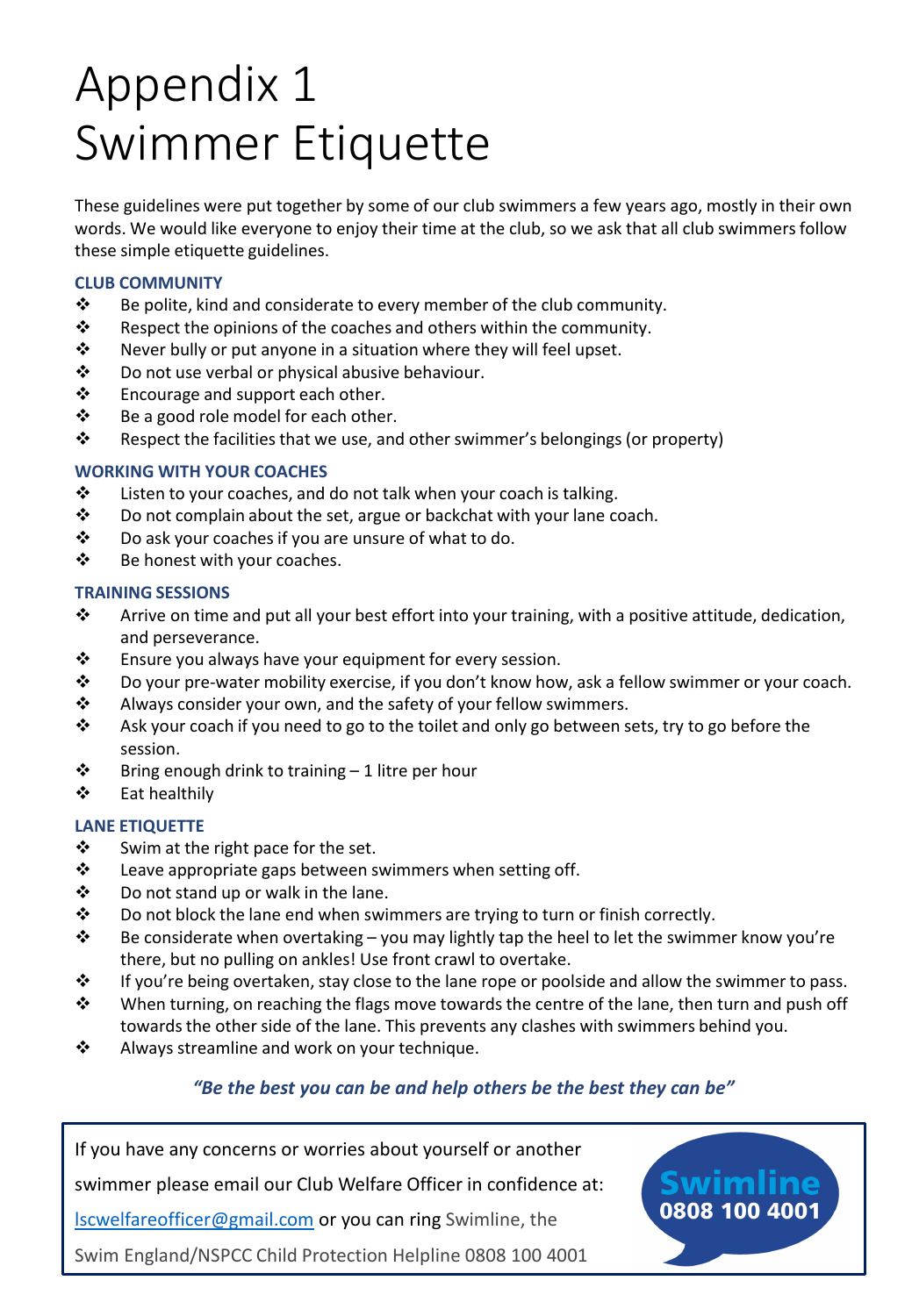# Appendix 2 Recommended Equipment

| Equipment |                                                                                                                                                                                                                                                                                                                                                                            | Squads                            |
|-----------|----------------------------------------------------------------------------------------------------------------------------------------------------------------------------------------------------------------------------------------------------------------------------------------------------------------------------------------------------------------------------|-----------------------------------|
|           | <b>Mesh Equipment Bag</b><br>Essential item for keeping all of your equipment<br>together!                                                                                                                                                                                                                                                                                 | All                               |
|           | <b>Goggles</b><br>Vital equipment for all swimmers! We recommend you<br>have two pairs so you always have a spare pair with you,<br>especially when competing. Prices vary tremendously<br>from as little as £5 for a basic pair to well over £30 for a<br>good racing pair. The important thing is to make sure<br>they are properly adjusted and fit well.               | All                               |
|           | <b>Pull buoy</b><br>We use pull buoys to isolate the pull and maintain body<br>alignment on some pull only sets. A small pull buoy is<br>best for junior swimmers. Youth swimmers may use a<br>larger one.                                                                                                                                                                 | All                               |
|           | <b>Short Training Fins</b><br>We recommend short training fins. Fins that have an<br>ankle strap allow for greater flexibility. Avoid very stiff<br>heavy fins, especially with our younger swimmers.                                                                                                                                                                      | All                               |
|           | <b>Swimmer's Snorkel</b><br>A snorkel is a very useful piece of training equipment as<br>it allows swimmers to focus on technique without<br>worrying about their breathing. It encourages correct<br>body alignment and a still head, plus swimmers can do<br>kick sets without a kickboard! They take a bit of practice<br>to get used to but are well worth the effort. | All except<br>Foundation<br>Squad |
|           | <b>Nose Clip</b><br>Most swimmers find they need a nose clip to use with<br>their snorkels, especially when they are learning to use a<br>snorkel.                                                                                                                                                                                                                         | All except<br>Foundation<br>Squad |
| speedo`>  | <b>Small Kickboard</b><br>Using a kickboard can increase stress on the shoulders,<br>therefore it is important to buy the right one. Very<br>young swimmers should not use a large kickboard; we<br>recommend all swimmers use small kickboards.<br><b>Alternative Small kickboard:</b>                                                                                    | All                               |
|           | Finis have produced the Alignment Kickboard which sits<br>just below the water surface and is said to improve<br>streamline, body position and puts less pressure on the<br>shoulders than a standard kickboard.                                                                                                                                                           |                                   |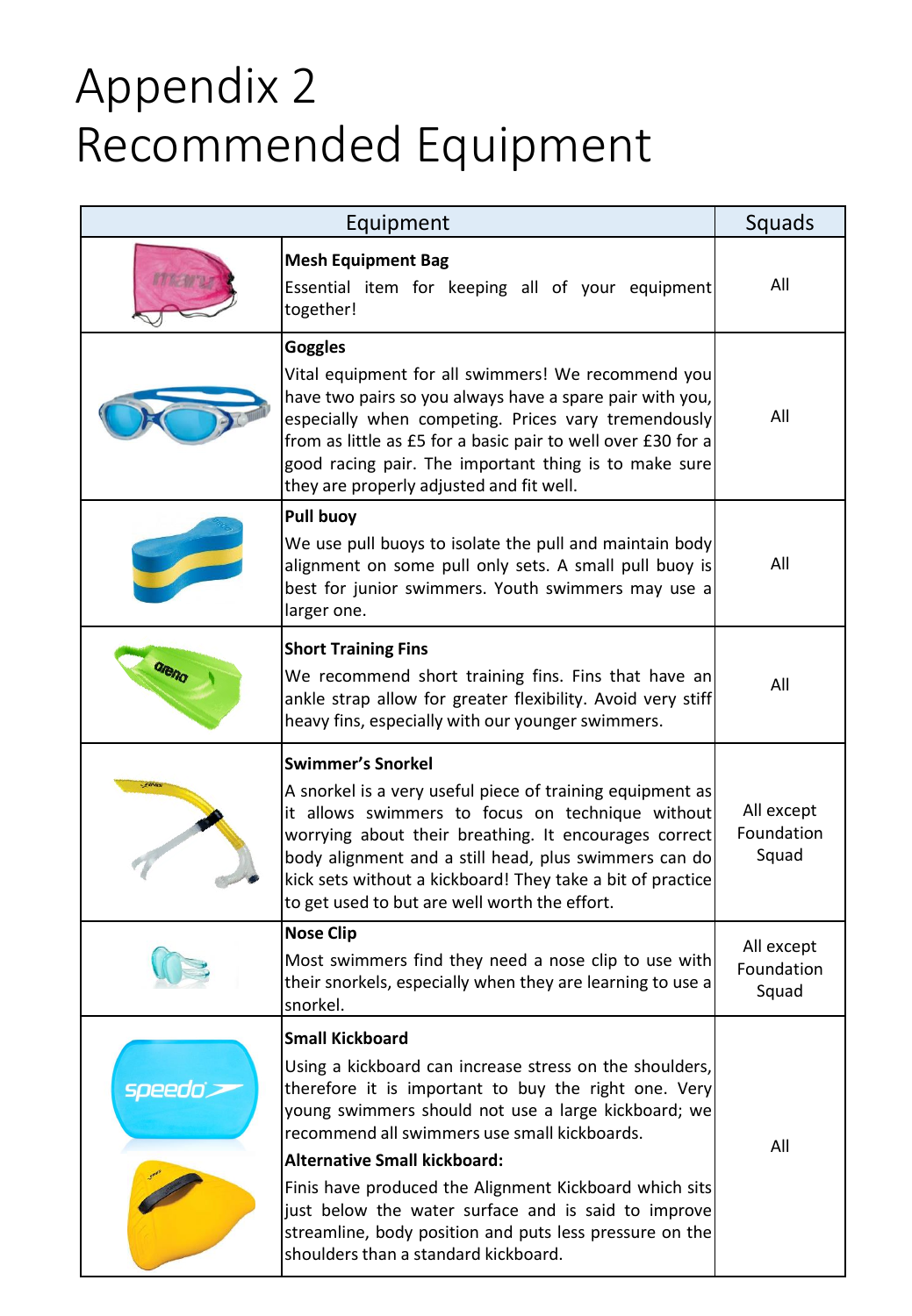# Appendix 2 Recommended Equipment

| Equipment    |                                                                                                                                                                                                                                                                                                                                                                                                                                                                                                                              | Squads                                                          |
|--------------|------------------------------------------------------------------------------------------------------------------------------------------------------------------------------------------------------------------------------------------------------------------------------------------------------------------------------------------------------------------------------------------------------------------------------------------------------------------------------------------------------------------------------|-----------------------------------------------------------------|
| <b>FINIS</b> | <b>Strapless Hand Paddles</b><br>These paddles are recommended for technique work.<br>They are quick and easy to put on as no fiddly straps<br>to contend with. They encourage correct position of<br>the hand as this is required for them to stay on!                                                                                                                                                                                                                                                                      | Junior 3 squad<br>and above                                     |
|              | <b>Hand Paddles with Straps</b><br>Strapped hand paddles create resistance in the<br>water. They have holes in them which increase<br>sensitivity and help swimmers develop a feel for the<br>water. For youth and senior swimmers, the added<br>resistance helps to develop strength and power. It is<br>important to buy the right size. Under the age of<br>14/15 years buy small paddles only or finger paddles;<br>remember the larger the paddle the greater the<br>resistance and therefore impact on your shoulders. | Senior &<br>Performance<br>Squads only                          |
|              | <b>Ankle Band</b><br>An ankle band ensures proper isolation of the upper<br>body for pull sets. They make the workout harder<br>and require a strong core to maintain correct<br>alignment.                                                                                                                                                                                                                                                                                                                                  | Age Group, Senior<br>& Performance<br>Squads only               |
|              | <b>Roll Mat</b><br>Essential for land training, but may also be used for<br>pre-pool work and post swim stretching<br>Note: Info on new land training programme soon!                                                                                                                                                                                                                                                                                                                                                        | Anyone who<br>attends land<br>training                          |
|              | <b>Skipping rope</b><br>Skipping can form part of your pre-pool warm up<br>routine, but you need plenty of space to use one<br>safely poolside!                                                                                                                                                                                                                                                                                                                                                                              | Optional - all                                                  |
|              | <b>Resistance bands</b><br>These may be used in land training and can be used<br>as part of the pre-pool routine for swimmers aged<br>$12+$<br>(see swimming.org/sport/land-warm-up-swimmers)                                                                                                                                                                                                                                                                                                                                | Optional - Age<br>Group, Senior &<br>Performance<br>Squads only |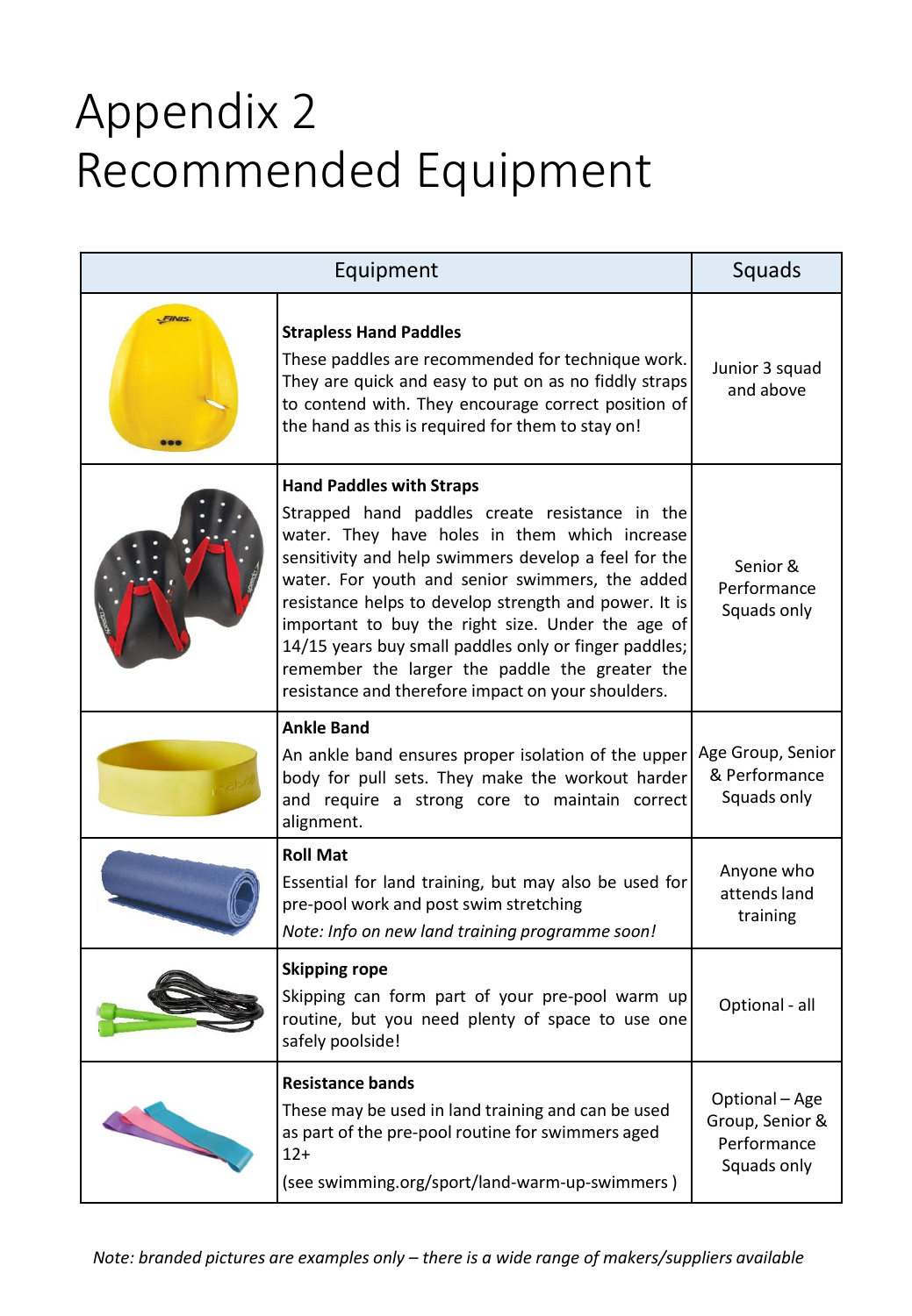

# Appendix 4 Swim England Swimming Club Awards

- There are six progressive Club awards to achieve
- At first glance, they look very straight forward and easy to achieve
- However, in order to gain these awards swimmers must be able to carry out each element with a high degree of skill and consistency
- By consistency we mean every time they swim over a number of weeks, not just once
- An example of a high level of skill is:

#### **9. Kick 25 metres front crawl with arms at side.**

*On the front, demonstrate a continuous, alternating action initiating at the hips. Long legs, loose ankles with heels breaking the surface to produce a small splash. Hips and head held in line with the surface of the water demonstrating effective aquatic alignment. Long axis continual, even rotation generated from the hips.*

- We assess the awards continuously, but may have 'mop up' sessions towards the end of the swimming year (in June/July)
- When your swimmer has achieved an award you will be sent a jotform link to purchase the certificate and pin badge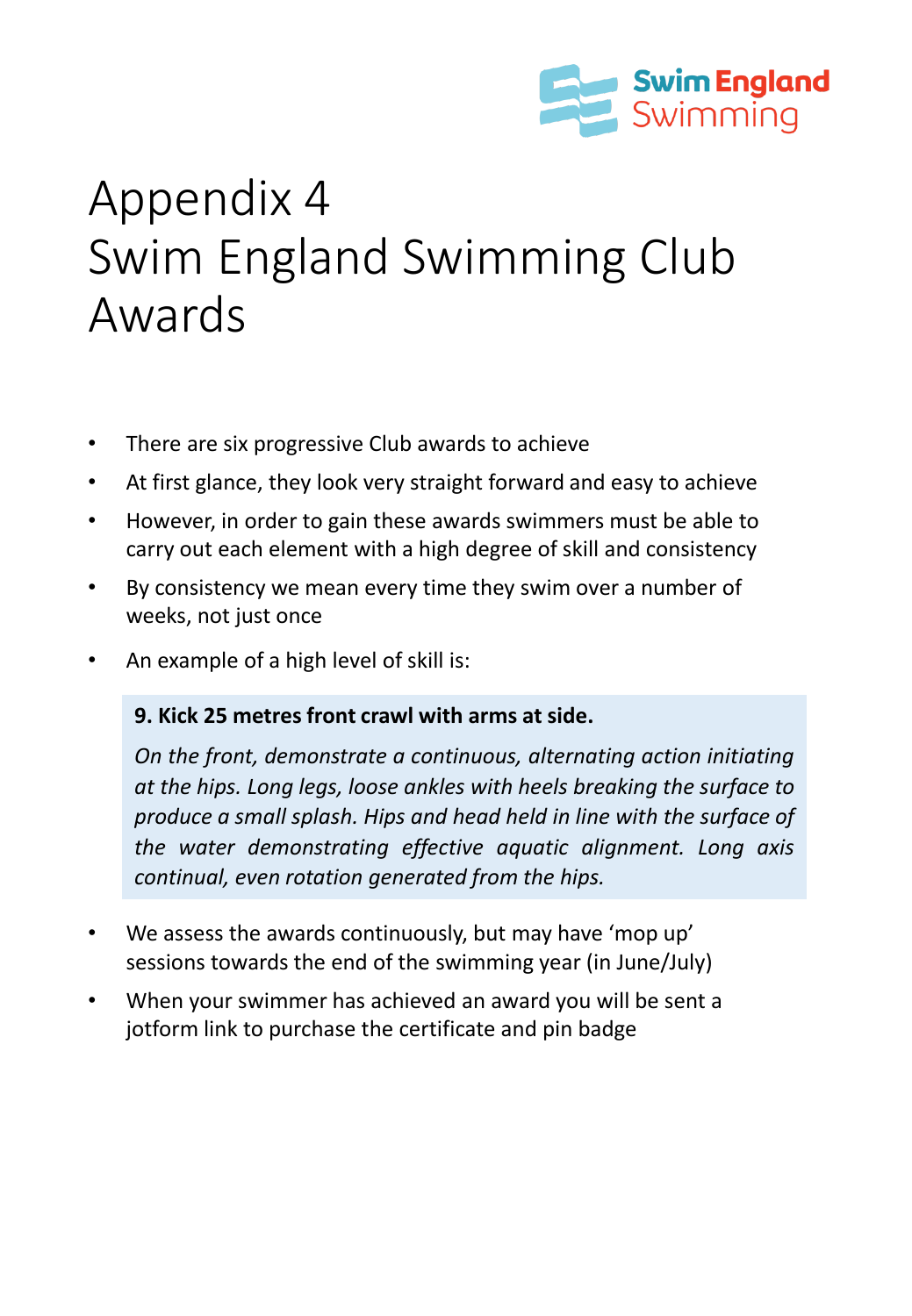- 1. Use a pace clock to set off at a set interval agreed by the coach (e.g. every 5 or 10 seconds apart).
- 2. Perform a front float using the X, Y, and I (streamlined) positions. Hold each position for 5 seconds.
- 3. Perform a back float using the X, Y, and I (streamlined) positions. Hold each position for 5 seconds.
- 4. Demonstrate a streamlined position standing on dry land. Describe the position using the 'top to toe' checklist.
- 5. Push from a wall into a front streamlined position underwater.
- 6. Push from a wall into a back streamlined position underwater.
- 7. Give four examples of items of swimming equipment and describe their use in training.
- 8. Demonstrate how to use each of the items of equipment above.
- 9. Kick 25 metres front crawl with arms at side.
- 10. Kick 25 metres backstroke with arms at side.
- 11. Kick 25 metres butterfly with arms at side.
- 12. Kick 25 metres breaststroke with hands on a small board or arms at side.
- 13. Perform a sitting dive from the side of the pool.
- 14. Perform a back dive from a standing position in the water.

- 1. Complete a short set (e.g. 8 x 25 metres) on a set turnaround time (e.g. every 60 seconds). You must set off at a prescribed interval (e.g. every 5 or 10 seconds).
- 2. Push off from the wall into a front streamlined position underwater and dolphin kick for a minimum of 5 metres.
- 3. Push off from the wall into a front streamlined position underwater and perform a breaststroke underwater pull out.
- 4. Push off from the wall into a back streamlined position underwater and dolphin kick for a minimum of 5 metres.
- 5. Demonstrate appropriate hydration strategies over a minimum of four training sessions.
- 6. Demonstrate an understanding of when and what to eat in relation to a training session.
- 7. Perform the front crawl single arm drill with one arm by the side for 25 metres.
- 8. Perform the backstroke single arm drill with one arm by the side for 25 metres.
- 9. Perform the butterfly drill, three scull then one swim for 25 metres.
- 10. Perform the breaststroke drill, two kicks then one pull for 25 metres.
- 11. Perform an effective approach, rotation and touch for front crawl and backstroke turns and an effective approach, touch, rotation and touch for butterfly and breaststroke turns.
- 12. Perform a kneeling dive from the poolside.
- 13. Perform a backstroke start from the wall, ideally with feet in a trough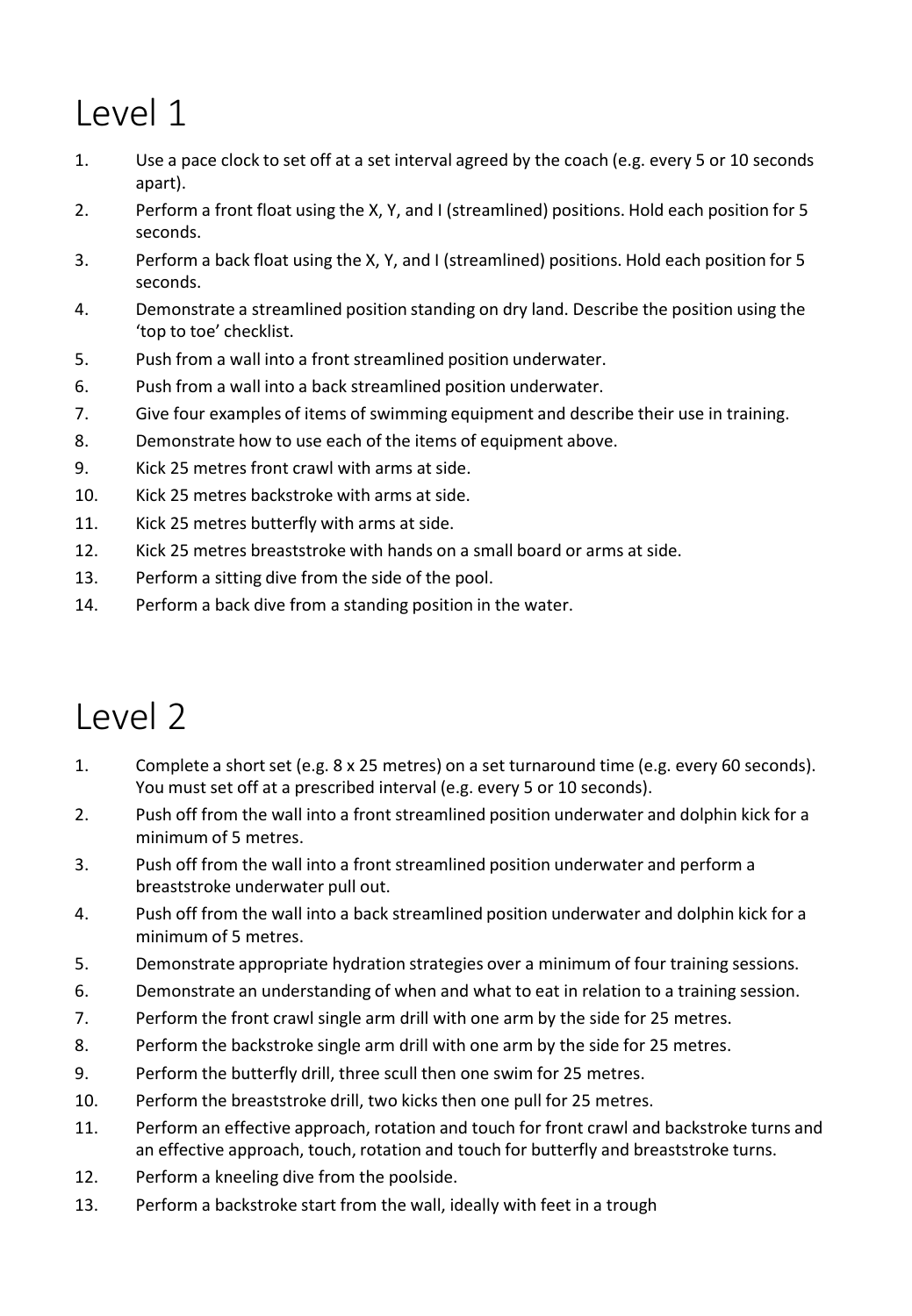- 1. Demonstrate an understanding of the four phases of the Raise, Mobilise, Activate, Prime (RMAP) warm up. Perform one exercise from each section.
- 2. Demonstrate an understanding of effective stretching protocols. Perform two key stretches.
- 3. Complete a short set (e.g. 8 x 25 metres) on a set turnaround time (e.g. every 60 seconds), using the pace clock to estimate the swim time on each repeat. Set off at a prescribed interval (e.g. every 5 or 10 seconds).
- 4. Push off from the wall into a front streamlined position underwater and dolphin kick for a minimum of 5 metres. Transition through the surface of the water using an alternate kick into front crawl swimming for a minimum of five strokes.
- 5. Push off from the wall into a front streamlined position underwater and dolphin kick for a minimum of 5 metres. Transition through the surface of the water into butterfly swimming for a minimum of five strokes.
- 6. Push off from the wall into a front streamlined position underwater and perform a breaststroke underwater pull out. Transition through the surface of the water into breaststroke swimming for a minimum of five strokes.
- 7. Push off from the wall into a back streamlined position underwater and dolphin kick for a minimum of 5 metres. Transition through the surface of the water using an alternate kick into backstroke swimming for a minimum of five strokes.
- 8. Demonstrate an understanding of process goals.
- 9. Swim 25 metres full stroke front crawl demonstrating the connectivity of rotation into limb actions, starting with the correct push off from the wall, underwater phase and transition to stroke.
- 10. Swim 25 metres full stroke backstroke demonstrating the connectivity of rotation into limb actions, starting with the correct push off from the wall, underwater phase and transition to stroke.
- 11. Swim 25 metres full stroke butterfly demonstrating the ability to resist short axis rotation to produce symmetrical limb actions, starting with the correct push off from the wall, underwater phase and transition to stroke.
- 12. Swim 25 metres full stroke breaststroke demonstrating the ability to resist short axis rotation to produce symmetrical limb actions, starting with the correct push off from the wall, underwater phase and transition to stroke.
- 13. Perform an effective push off and transition to stroke for each stroke turn.
- 14. Perform a standing dive from the poolside into a streamlined position underwater.
- 15. Perform a backstroke start from the wall, ideally with feet in a trough, into a streamlined position underwater.
- 16. Perform a simulated single step relay takeover action with combined arm swing on poolside.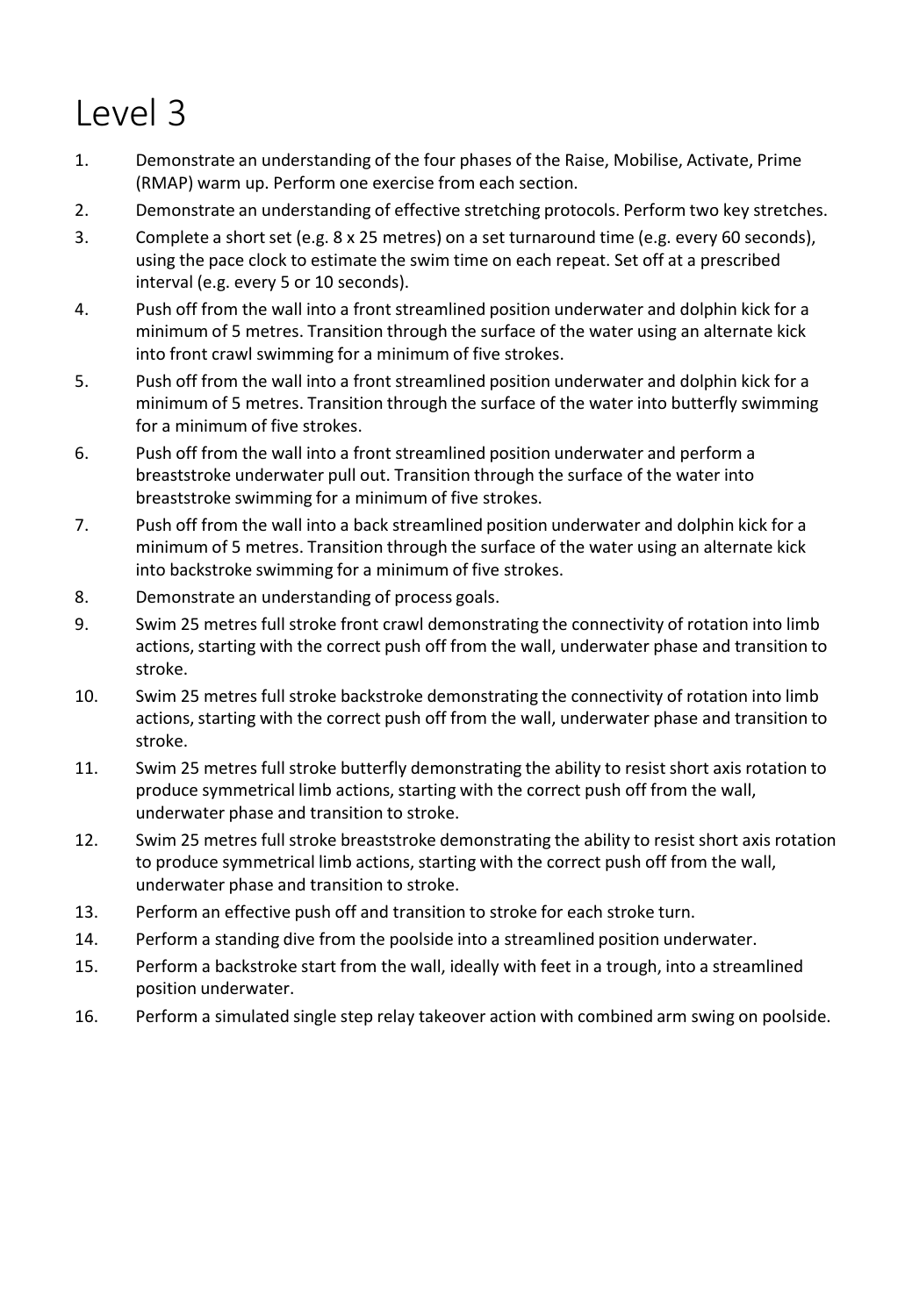- 1. Warm up using a minimum of two Raise, Mobilise or Activate exercises and one Prime exercise.
- 2. Perform a post swim stretching routine using a minimum of four key stretches.
- 3. Complete a short set (e.g. 8 x 25 metres) on a set turnaround time (e.g. every 60 seconds), aiming to complete each repeat at a set pace (e.g. 40 seconds) to get a consistent rest (e.g. 20 seconds). Set off at a prescribed interval (e.g. every 5 or 10 seconds).
- 4. Set one process goal relating to improving stroke technique.
- 5. Swim 50 metres of each stroke (25 metres butterfly) demonstrating effective breathing and timing, starting with the correct push off from the wall, underwater phase and transition to stroke.
- 6. Swim 100 metres individual medley, starting with the correct push off from the wall, underwater phase and transition to stroke with legal touch turns.
- 7. Perform a legal and efficient turn on each of the four strokes from 10 metres in to 10 metres out from the wall.
- 8. Perform a legal and effective sequence of movements for each of the three individual medley transition turns.
- 9. Perform a track start using a starting block.
- 10. Perform a backstroke start using a starting block.
- 11. Perform a relay takeover arm swing and step from the side of the pool into the water.
- 12. Perform a single step relay takeover from the side of the pool into 25 metres front crawl swim.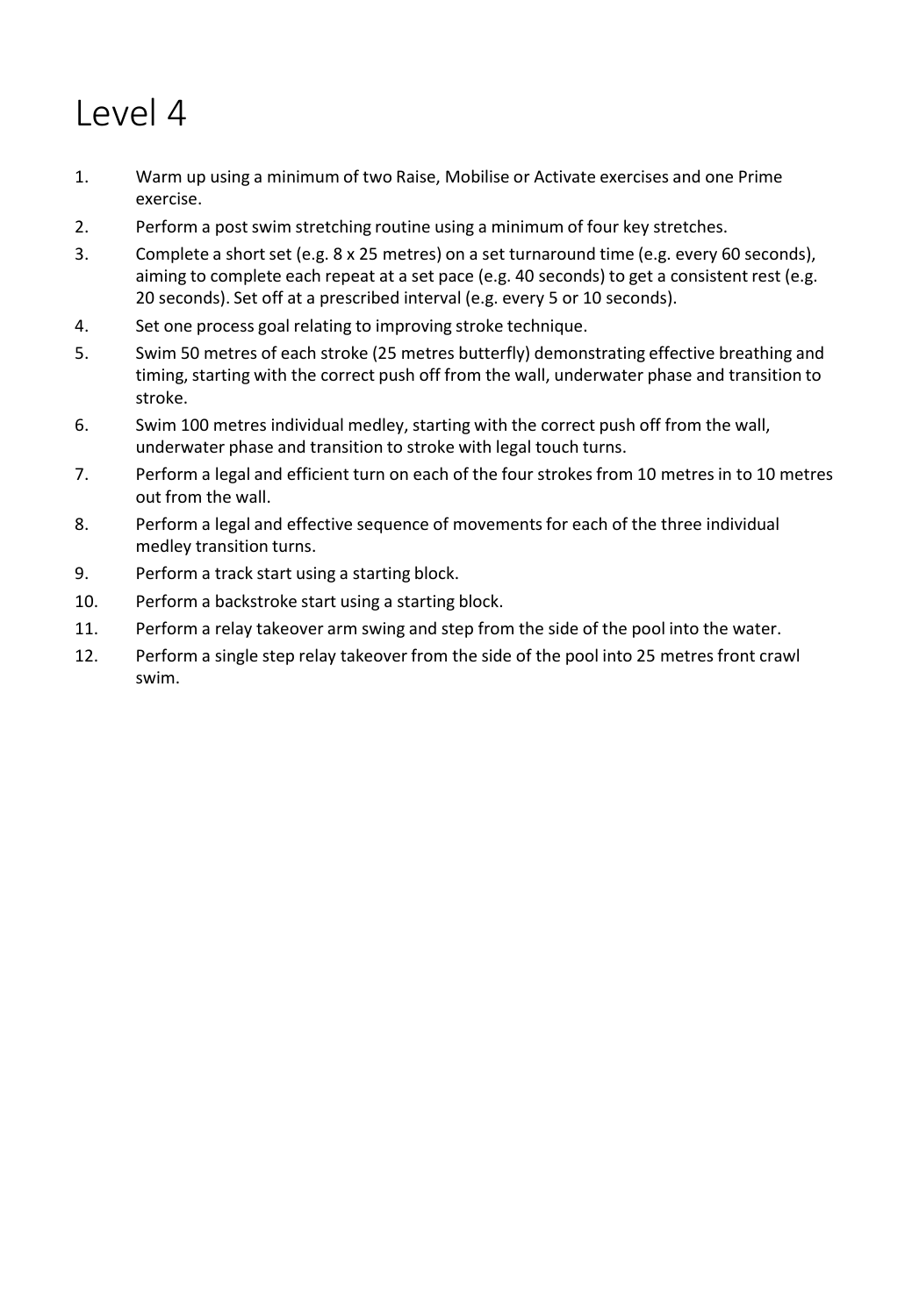- 1. Warm up using a minimum of three Raise, Mobilise or Activate exercises and one Prime exercise.
- 2. Complete a post swim stretching routine using a minimum of six key stretches.
- 3. Complete a short set (e.g. 4 x 50 metres) on a set turnaround time (e.g. 90 seconds), aiming to swim each repeat at a set pace (e.g. 60 seconds) to get consistent rest (e.g. 30 seconds). Take a kick and stroke count on each repeat. Set off at a prescribed interval (e.g. every 5 or 10 seconds).
- 4. Set one process goal relating to improving a swimming skill e.g. a start, turn or finish.
- 5. For each stroke, swim 4 x 50 metres full stroke (4 x 25 metres butterfly), counting and maintaining an even underwater kick and stroke count.
- 6. Swim 100 metres individual medley from a track start on the starting block, incorporating legal and effective transition turns, starting with the correct push off from the wall, underwater phase and transition to stroke.
- 7. Perform a legal and efficient turn on each of the four strokes at race speed from 10 metres in to 10 metres out.
- 8. Perform a legal and effective push off from the wall and transition to stroke for each individual medley turn.
- 9. Following the starting procedure used in competitions, demonstrate the correct timing of ascent onto the starting block. Then perform a track start using a starting block demonstrating an effective set position, take off, flight, entry, underwater phase and transition to full stroke.
- 10. Following the starting procedure used in competitions, demonstrate the correct timing of entry into the water. Then perform a backstroke start using a starting block demonstrating an effective set position, take off, flight, entry, underwater phase and transition to full stroke.
- 11. Perform a legal and effective finish on each of the four strokes.
- 12. Perform a single step relay takeover from the starting block into 25 metres front crawl swim.
- 13. Perform a single step relay takeover from the starting block into 25 metres front crawl swim, taking over from an incoming swimmer